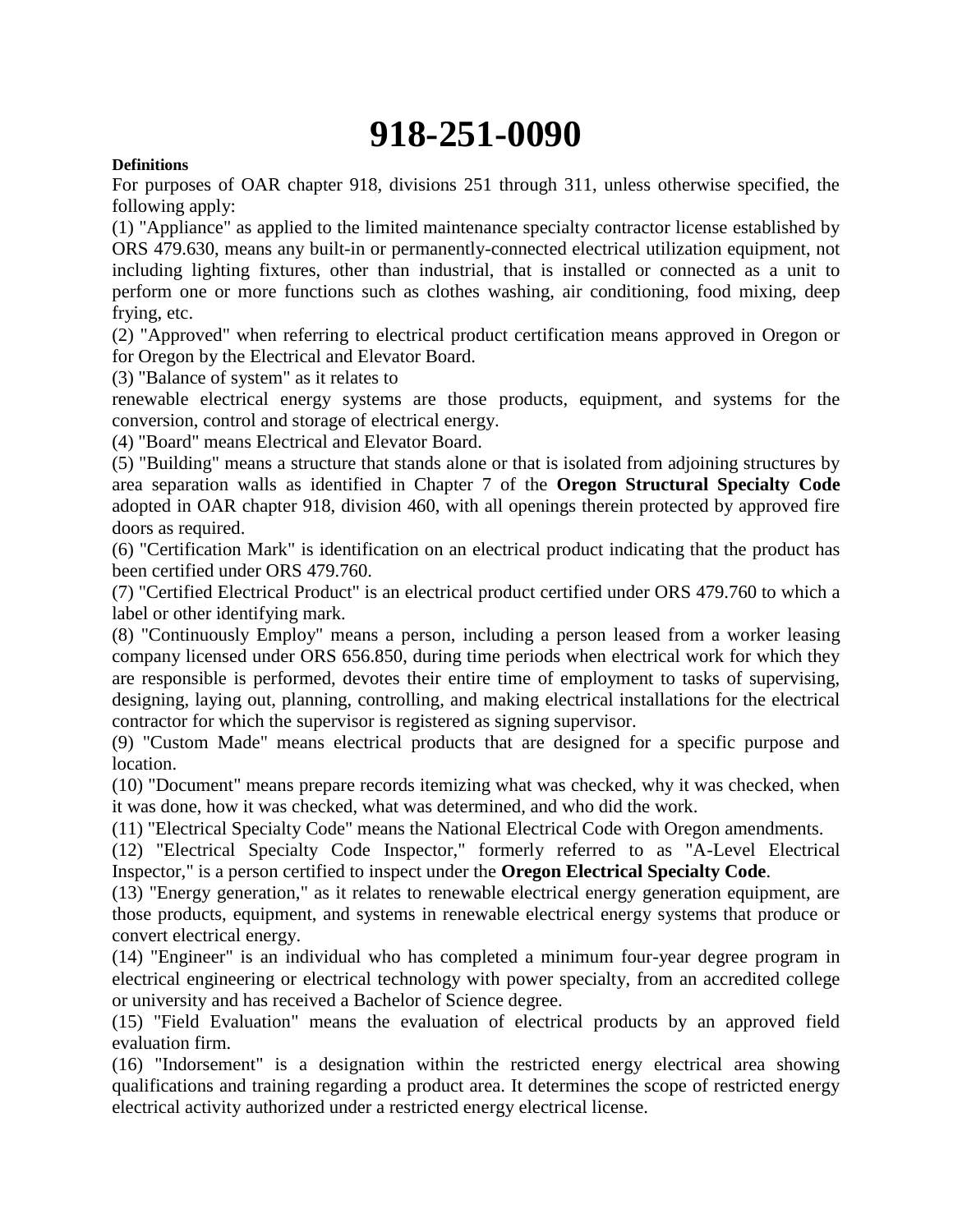(17) "Industrial Electronic Equipment" means a device, appliance, motor, or machine regulated, operated, or controlled through fiber optics or by a combination of electron tubes, capacitors, resistors, impedance transformer, and relays; the control circuit, and/or the power circuits having electrons flowing through a vacuum, metallic vapor, gas tubes, or transistors as used in an industrial plant.

(18) "Industrial Plant", for purposes of licensing and electrical master permit inspection program, means an establishment engaged in industrial production, or service, or a school, hospital, sewer plant, water plant, commercial office building, building occupied by the state or a local government entity, or an institution. For

purposes of the elevator program, "industrial plant" does not include a school, hospital, commercial office building, building occupied by the state or a local government entity, or an institution where the elevators are accessible to and used by persons other than the employees of that building.

(19) "Installation" includes external and field wiring, service contracts or warranties by the seller or manufacturer concerning the longevity of the equipment or parts after the original installation. It does not include "start-up" activities where new equipment is placed in service, and that type of work related to delivering and setting in place a piece of machinery.

(20) "Inverter", as it relates to renewable electrical energy generation equipment, is a product, equipment or system that converts direct current into alternating current.

(21) "Jurisdictional Inspector" is a state or municipal inspector having inspection responsibility within their jurisdiction over electrical products or their installation, or both.

(22) "Labeled" means a label, symbol or other identifying mark of a Nationally Recognized Testing Laboratory (NRTL), field evaluation firm or the division that is attached to an electrical product indicating the product is manufactured according to approved standards and tested or evaluated for specific end uses or both.

(23) "Lighting Fixture" is a complete lighting unit consisting of a lamp or lamps together with the parts designed to distribute the light, to position and protect the lamps, and to connect the lamp to the power supply.

(24) "Limited Energy System" means those systems that include Class 1, Class 2 or Class 3 systems as defined by Section 725.2 of NFPA 70 (National Electrical Code) and audio systems, communication systems and power-limited fire alarm systems, covered in the **Oregon Electrical Specialty Code**.

(25) "Listed Product" means a product was examined and accepted by a Nationally Recognized Testing Laboratory (NRTL) to meet a particular product standard and]is maintained on a list of the listing laboratory.

(26) "Maintain" means to preserve electrical equipment in a good sound condition.

(27) "Maintenance" Compare with repair, replacement, and maintain for definition.

(28) "Minimum Electrical Installation Safety Code" means the adopted **Oregon Electrical Specialty Code**.

(29) "Nationally Recognized Testing Laboratory (NRTL)" means a laboratory recognized by the Federal Occupational Safety and Health Administration (OSHA) under 29 CFR 1910.7.

(30) "NEMA" means the National Electrical Manufacturers Association.

(31) "Off grid system" is a stand-alone system, connected to a structure, whose electrical systems are not connected to a utility-supplied electrical production and distribution network.

(32) "On grid system" is an electrical power system connected to a structure whose electrical systems are also connected to a utility-supplied electrical production and distribution network.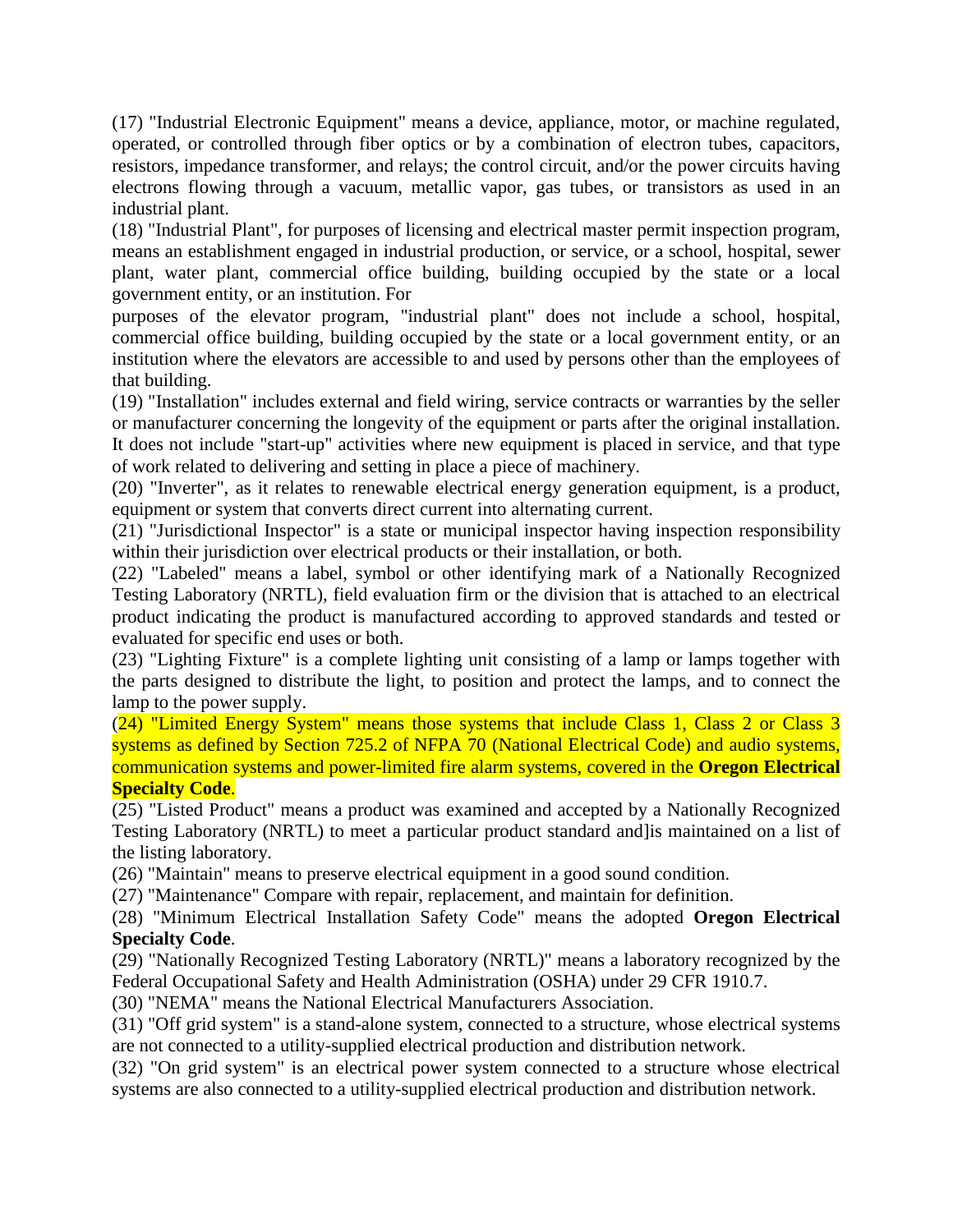(33) "Plug-in Replacement" is a part, component or assembly designed to be inserted directly into a mating receptacle or socket such as printed circuit boards, control relays, control harnesses or other equipment connected by a cord or cable and plug assembly. A plug-in replacement does not have any field wiring that is connected to the plug-in part or assembly.

(34) "Power Circuitry" means that portion of the system, other than control, that provides electrical power to utilization equipment.

(35) "Registered Professional Electrical Engineer" is an individual licensed by the State of Oregon Board of Engineering Examiners as a professional electrical engineer under OAR chapter 820, division 10.

(36) "Renewable Electrical Energy System" as it relates to electrical energy generation, is the total components and subsystems that, in combination, convert wind energy, solar energy, microhydroelectricity, photovoltaic energy or fuel cell energy into electrical energy suitable for connection to a utilization load.

(37) "Repair" means to restore worn or damaged parts to a good, sound condition by means other than replacement.

(38) "Replacement" means substitution of complete units of damaged or worn equipment with similar new or used equipment of a size and rating that does not exceed the design capacity of the existing product.

(39) "Signing Supervising Electrician" or "Signing Supervisor" is a licensed supervising electrician who has been authorized by the electrical contractor to sign permits.

(40) "Similar Equipment," as applied to the limited maintenance specialty contractor license established by ORS 479.630(12), means components of light fixtures other than ballasts.

(41) "Special Deputy" means a person certified by the board or Chief Electrical Inspector to perform special deputy inspections allowed under ORS 479.760.

(42) "Stand-alone system" is a renewable electrical energy system that supplies power independently of an electrical production and distribution network.

(43) "Up to the load side of the inverter", as it relates to electrical energy generation equipment, is the renewable electrical energy system equipment up to the alternating current connection terminals of the inverter. [Publications: Publications referenced are available from the agency.] Stat. Auth.: ORS 479.630 Stats. Implemented: ORS 479.730 Hist.: DC 10, f. 4-13-72, ef. 5-1-72; DC 12-1981, f. 9-29-81, ef. 10-1-81; DC 10-1982, f. & ef. 3-1- 82; Renumbered from 814-022- 0105; BCA 44- 1991, f. & cert. ef. 12-26-91; BCD 19-1996, f. 9- 17-96, cert. ef. 10-1-96, Renumbered from 918- 260-0005; BCD 4-1999, f. & cert. ef. 4-1-99; BCD 23-2000, f. 9-29-00, cert. ef. 10-1-2000; BCD 5- 2001, f. 6-7-01, cert. ef. 7-1-01; BCD 23- 2001(Temp), f. 12-28-01, cert. ef. 1-1-02 thru 6- 29-02; BCD 9-2002, f. 3-29-02, cert. ef. 4-1-02; BCD 21-2002(Temp), f. 8-30-02, cert. ef. 9-1-02 thru 2-27-03; BCD 23-2002, f. 9-13-02 cert. ef. 10- 1-02; BCD 34-2002, f. 12-20-02, cert. ef. 1-1-03; BCD 12-2003(Temp), f. & cert. ef. 6-24-03 thru 10-31-03; BCD 15- 2003, f. & cert. ef. 10-1-03; BCD 4-2004, f. 3-31-04, cert. ef. 4-1-04; BCD 3- 2007, f. 3-30-07, cert. ef. 4-1-07; BCD 5-2010, f. 5-14-10, cert. ef. 7-1-10; BCD 4-2011, f. & cert. ef. 3-11-11; BCD 21-2011, f. 7-26-11, cert. ef. 10-1-11

#### **918-305-0005 Interpretations**

All electrical interpretations dated prior to October 1, 2014, issued by the Building Codes Division are withdrawn. Stat. Auth.: ORS 479.730 Stats. Implemented: ORS 479.730 Hist.: BCD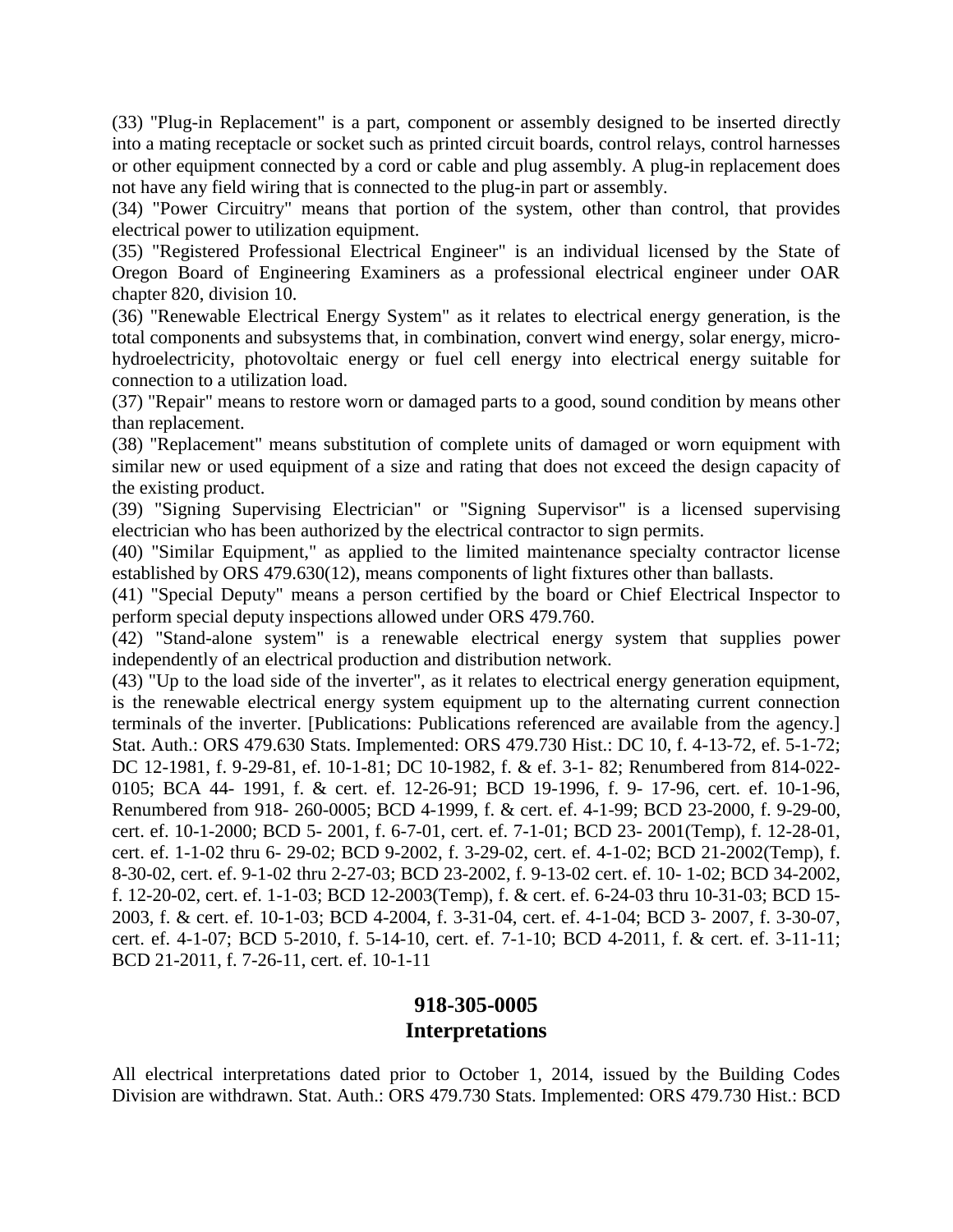19-2002, f. 8-1-02, cert. ef. 10-1-02; BCD 23-2004, f. 12-15-04, cert. ef. 4-1-05; BCD 6-2008, f. 3-7-08, cert. ef. 4-1-08; BCD 3-2011, f. 3-11-11, cert. ef. 4-1-11

# **918-305-0030 Other Codes or Publications that Impact Electrical Installations**

Other codes and publications that impact electrical installations include, but are not limited to those listed below:

(1) Chapter 9 of the **Oregon Structural Specialty Code** relating to fire protection systems and Chapter 3 of the **Oregon Residential Specialty Code** relating to smoke alarm installations.

(2) ORS 455.420 requiring individual electric meters for dwelling units.

(3) The **Oregon Energy Efficiency Specialty Code**, and chapter 11 of the **Oregon Residential Specialty Code** which address the energy efficiency issues of motors, electric lighting and other electric equipment; and

(4) Chapter 16 and 17 of the **Oregon Structural Specialty Code** which addresses the seismic requirements of nonstructural components and special inspection requirements.

(5) Publications and requirements of the serving utility.

(6) Public Law 101-336, the Americans with Disabilities Act, Part III; Department of Justice Regulations of Friday, July 26, 1991; 28 CFR Part 36, as amended, including the 2010 ADA Standards for Accessible Design and Public Law 100-430, the Fair Housing Act and the regulations adopted thereunder.

(7) Chapter 11 of the **Oregon Structural Specialty Code** which relates to the Americans with Disabilities Act for mounting height requirements for electrical and communication receptacles located in affected buildings and structures.

(8) The interconnection of all net-metering facilities and solar photovoltaic systems operated as interconnected power production sources shall comply with the **Oregon Electrical Specialty Code**. In addition, the interconnection of all netmetering facilities utilizing solid-state inverters shall comply with OAR 860-039 Net Metering.

(9) **Oregon Manufactured Dwelling Installation Specialty Code**. The electrical installations shall be in accordance with the requirements of the **Oregon Electrical Specialty Code**.

(10) The electrical portions of the installation or product standards identified in OAR 918-306- 0005. These standards are informational only and are to be used to clarify code intent. They may be used as installation guides when not specifically referenced or covered in the **Oregon Electrical Specialty Code**. Examples include, but are not limited to, the electrical sections of NFPA 20, NFPA 54, NFPA 99, NFPA 101, NFPA 110, NFPA 780 and NFPA 820. [Publications: Publications referenced are available from the agency.]

Stat. Auth.: ORS 479.730 Stats. Implemented: ORS 479.730 & 757.262 Hist.: DC 13-1987, f. & ef. 5-1-87; Renumbered from 814-022-0610; BCA 17-1990, f. 6-27-90, cert. ef. 7-1-90; BCA 12- 1993, f. 6-23-93, cert. ef. 7-1-93; BCD 19-1996, f. 9-17-96, cert. ef. 10-1-96, Renumbered from 918-290-0020; BCD 1-2000, f. 1-6-00, cert. ef 4-1-00; BCD 12-2000, f. 6-3-00, cert. ef. 7-1-00; BCD 23-2000, f. 9-29-00, cert. ef. 10-1-00; BCD 19-2002, f. 8-1-02, cert. ef. 10-1-02; BCD 23- 2004, f. 12-15-04, cert. ef. 4-1-05; BCD 29-2005, f. 12-30-05, cert. ef. 1-1-06; BCD 6- 2008, f. 3-7-08, cert. ef. 4-1-08; BCD 5-2010, f. 5- 14-10, cert. ef. 7-1-10; BCD 4-2011, f. & cert. ef. 3- 11-11; BCD 21-2011, f. 7-26-11, cert. ef. 10-1- 11

## **918-305-0100**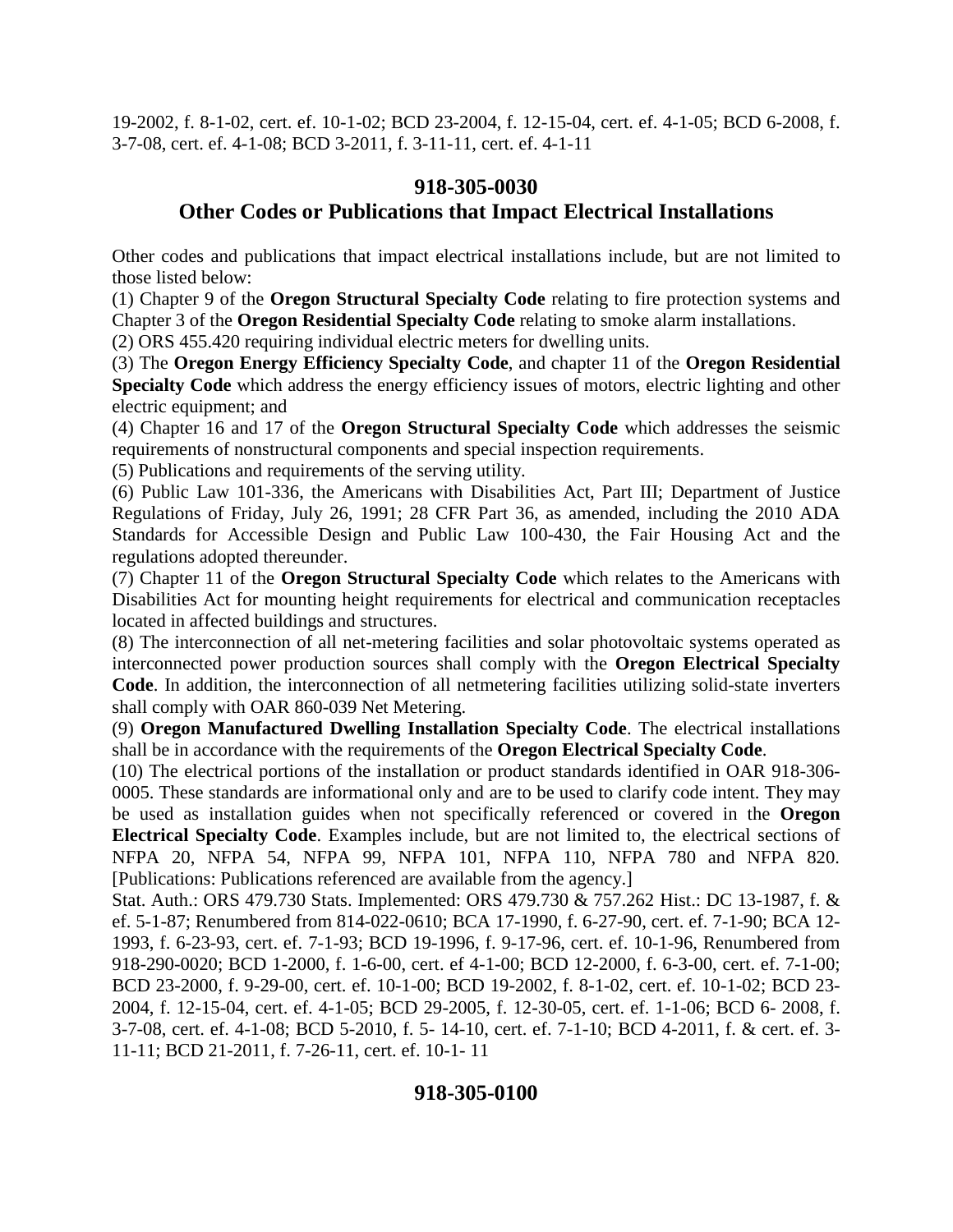## **Adoption of Oregon Electrical Specialty Code**

(1) The **Oregon Electrical Specialty Code** is adopted pursuant to OAR chapter 918, Division 8.

(2) Effective October 1, 2014, the 2014 **Oregon Electrical Specialty Code** consists of the following:

(a) **2014 Edition of the NFPA 70, National Electrical Code** (NEC), and as further amended by the division in Table 1-E;

(b) **2012 Edition of the IEEE C2-2012, National Electrical Safety Code** (NESC); and

(c) The electrical provisions of the **Oregon Elevator Specialty Code** adopted in OAR 918-400-0455.

(3) In the event of a conflict between the NEC and NESC requirements, the NEC requirement, as amended in subsection (2) of this rule, applies.

(4) As used in this rule:

(a) "ANSI" is the American National Standards Institute;

(b) "ASME" is the American Society of Mechanical Engineers;

(c) "IEEE" is the Institute of Electrical and Electronics Engineers; and

(d) "NFPA" is the National Fire Protection Association.

NOTE: Table 1-E is printed at the end of Division 305 and is available on the division's website at<http://www.bcd.oregon.gov/rules.html#oar> [Publications: Publications referenced are available from the agency.]

[ED. NOTE: Tables referenced are not included in rule text. Click here for PDF copy of table(s).] Stat. Auth.: ORS 479.730 Stats. Implemented: ORS 479.730 Hist.: DC 13-1987, f. & ef. 5-1-87; Renumbered from 814-022-0600; BCA 17-1990, f. 6-27-90, cert. ef. 7-1-90; BCA 12- 1993, f. 6-23-93, cert. ef. 7-1-93; BCD 19-1996, f. 9-17-96, cert. ef. 10-1-96, Renumbered from 918-290-0010; BCD 1-2000, f. 1-6-00, cert. ef 4-1-00; BCD 19-2002, f. 8-1-02, cert. ef. 10-1-02; BCD 23-2004, f. 12-15-04, cert. ef. 4-1-05; BCD 6-2008, f. 3-7-08, cert. ef. 4-1-08; BCD 3- 2011, f. 3-11-11, cert. ef. 4-1-11; BCD 5- 2013, f. 4-12-13, cert. ef. 5-1-13

#### **918-305-0105 Amendments to the Oregon Electrical Specialty Code**

The **Oregon Electrical Specialty Code** is amended pursuant to OAR chapter 918, Division 8. Amendments adopted for inclusion into the **Oregon Electrical Specialty Code** are placed in this rule, showing the section reference and a descriptive caption. Amendments to the **Oregon Electrical Specialty Code** are printed in their entirety in Table 1-E.

NOTE: Table 1-E is printed at the end of Division 305 and is available on the division's website at<http://www.bcd.oregon.gov/rules.html#oar> [Publications: Publications referenced are available for review from the agency.] [ED. NOTE: Tables referenced are not included in rule text. Click here for PDF copy of table(s).] Stat. Auth.: ORS 479.730 Stats. Implemented: ORS 479.730 Hist.: BCD 23-2004, f. 12-15-04, cert. ef. 4-1-05; BCD 6-2008, f. 3-7-08, cert. ef. 4-1-08; BCD 3- 2011, f. 3-11-11, cert. ef. 4-1-11; BCD 5- 2012(Temp), f. & cert. ef. 6-7-12 thru 10-31-12; BCD 11-2012(Temp), f. 10-5-12, cert. ef. 1-1-13 thru 6-29-13; BCD 14-2012(Temp), f. 11-16- 12, cert. ef. 1-1-13 thru 6-29-13; BCD 5-2013, f. 4-12- 13, cert. ef. 5-1-13

## **918-306-0005 Standards for Product Evaluations**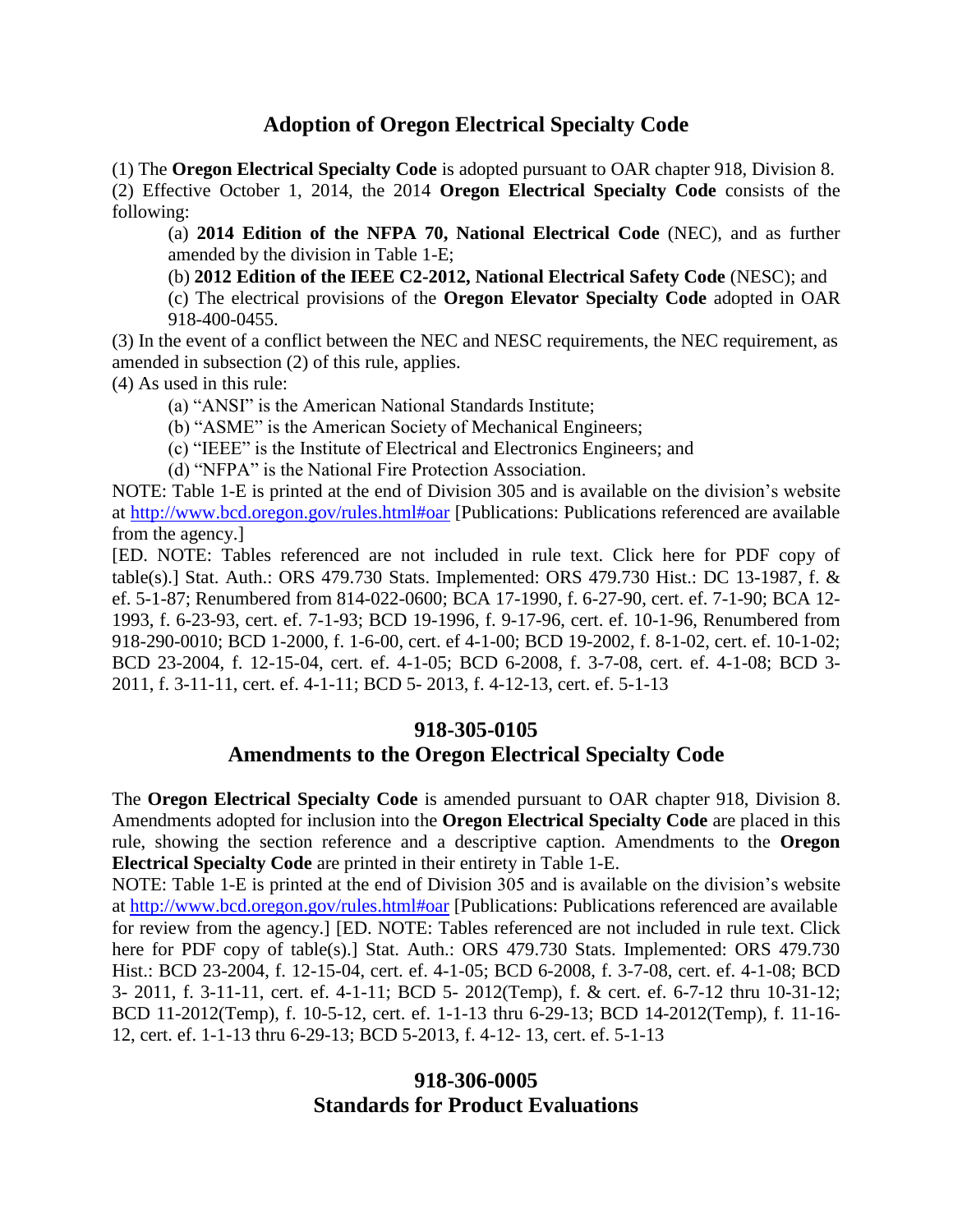The following standards shall be adopted for use when completing product evaluation:

(1) NFPA standards on list dated October 1, 2014, maintained by the division titled "NFPA Standards"; and

(2) UL standards on list dated October 1, 2014, maintained by the division titled "UL Standards." Stat. Auth.: ORS 479.730 Stats. Implemented: ORS 479.730 Hist.: BCD 19-2002, f. 8-1-02, cert. ef. 10-1-02; BCD 23-2004, f. 12-15-04, cert. ef. 4-1-05

#### **918-306-0010 Overview**

(1) ORS 479.610 establishes certification requirements for electrical products.

(2) The certification process generally involves inspection, testing and evaluation of the product. This is done through:

(a) Listing and application of listing label by a Nationally Recognized Testing Laboratory (NRTL);

(b) Special Deputy Evaluation and Certification. A product can be submitted to the division for certification under ORS 479.760. The special deputy procedures, rules and limitations are located in OAR 918-306-0510 to 918-306-0530; or

(c) Field Evaluation of Products. Field evaluation involves inspection, testing, evaluation and application of an evaluation label utilizing the 2014 NFPA Recommended Practice and Procedures for Unlabeled Electrical Equipment Evaluation.

[Publications: Publications referenced are available from the agency.] Stat. Auth.: ORS 479.730 Stats. Implemented: ORS 479.730 Hist.: BCD 19-1996, f. 9-17-96, cert. ef. 10-1-96; BCD 23- 2000, f. 9-29-00, cert. ef. 10-1-00; Suspended by BCD 12-2003(Temp), f. & cert. ef. 6-24-03 thru 10-31-03; BCD 15-2003, f. & cert. ef 10-1-03; BCD 4-2004, f. 3-31-04, cert. ef. 4-1-04

## **918-309-0070 Miscellaneous**

Special fees are established for the following items in lieu of fees set under OAR 918-309-0060. (1) Permit for each domestic water or sewage pump, irrigation pump or circle and its associated controls, excluding service fee, \$63;

(a) Single Circuit. If a well pump or sewage pump and its associated controls are serviced from the house main service, and the pump is installed and ready for inspection, no additional fee is charged. If the pump is installed by another contractor or later, an additional pump fee and a new permit is necessary under this part;

(b) Feeder. If the well has a subpanel, there is a fee for the feeder from the main service to the subpanel and a fee for branch circuits. If the pump is installed later, or by another contractor, a new permit and pump fee is required;

(c) Separate Service. If the well has separate service the fee is based on the service (amps) and the number of branch circuits. If the pump is installed later, or by a different contractor, a new permit and pump fee is required.

(2) Permit for the installation of each electrical sign or outline lighting system supplied by a single branch circuit, \$63.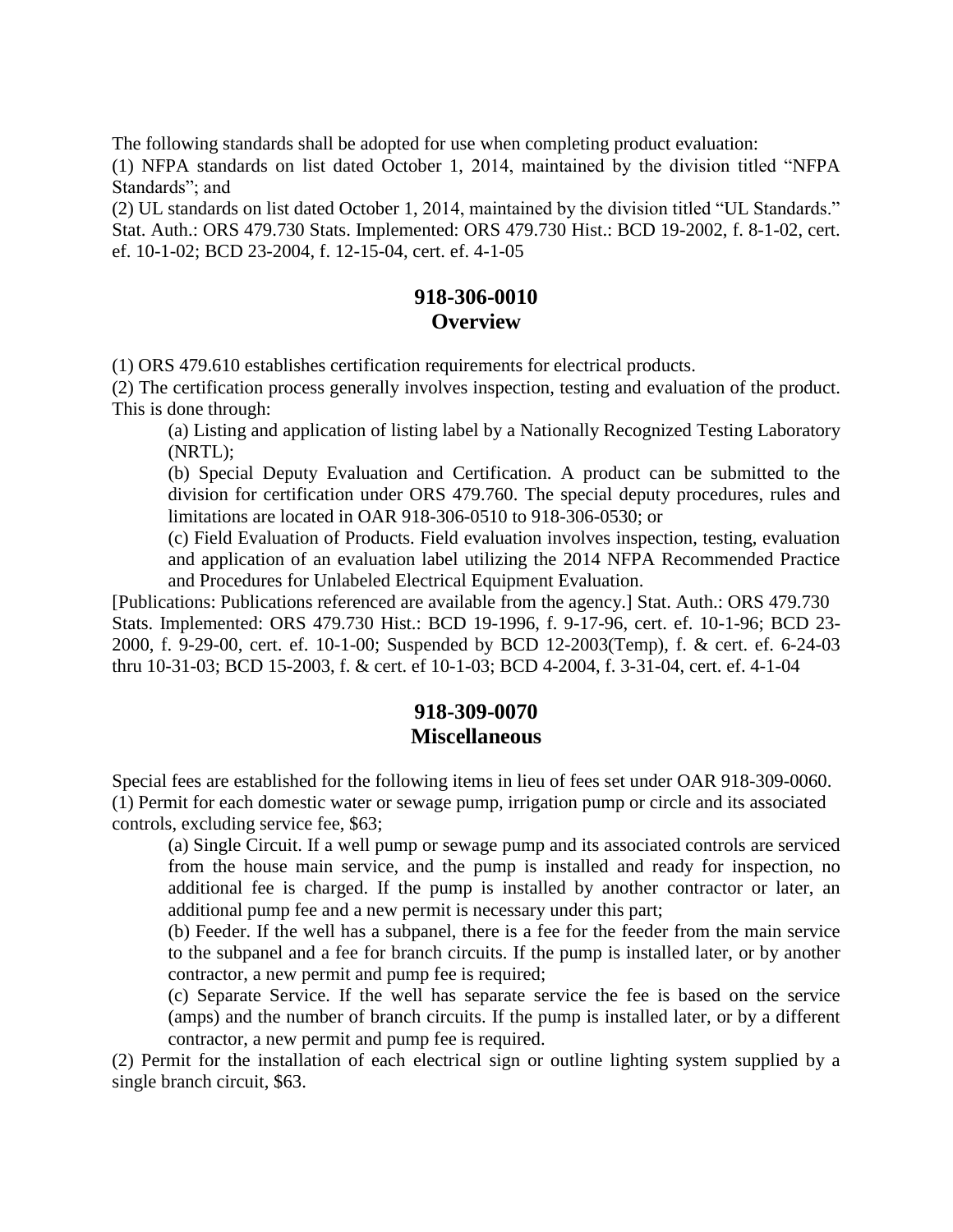(3) Each limited energy circuit panel, one or more air-conditioning or heater thermostats installed at a job site, multiple circuit terminal board or installation or extension of limited energy circuits, \$63.

(4) The permit fees in this rule, except as noted in subsection (11), are for up to two inspections and are charged in addition to other fees for electrical service.

(5) Note the exception under OAR 918-309-0030(3)(a)(A) dealing with residential limited energy.

(6) Installation of signal circuits in buildings over three floors. Each floor in excess of three shall be considered a separate panel for the purpose of calculating fees.

(7) Fees for Inspections in Excess of Those Allowed Under OAR 918-309-0030 through 918- 309-0060. Charge for each additional inspection to be paid in advance unless requested by a bonded electrical contractor using the bulk label system, \$55.

(8) Fees for Other Inspections not Covered by This Rule. All inspections not provided in this rule shall be charged at \$86 per hour including travel and office time with a minimum charge of one hour.

(9) Fees for Bulk Labels:

(a) Bulk labels sold only to electrical contractors, \$25 per label;

(b) Contractors working under a bulk label system are billed for any difference in the cost of the bulk label and the cost of the permit fees required in this rule.

(10) The fee for swimming pools shall be permitted as provided in OAR 918-309-0040 and 918- 309-0060. The inspection of the grounding of the pool shall be included in the permit for the pool and counted as one of the number of allowed inspections under the permit.

(11) Permit fees for renewable electrical energy systems. For renewable electrical energy permit applications, see OAR 918-309-0410. For repairs and maintenance of renewable electrical energy systems, see OAR 918-309-0220(5).

(a) (A) 5 KVA or less: \$79;

(B) 5.01 KVA to 15 KVA: \$94;

(C) 15.01 KVA to 25 KVA: \$156.

(b) For wind generation systems in excess of 25KVA:

(A) 25.01 KVA to 50 KVA: \$204;

(B) 50.10 KVA to 100 KVA: \$469;

(C) For wind generation systems that exceed 100 KVA the permit fee shall be calculated in accordance with OAR 918-309-0040.

(c) For solar generation systems in excess of 25KVA:

(A) Each additional KVA over 25 will be charged an additional \$6.25 per KVA.

(B) The permit charge will not increase beyond the calculation for 100 KVA.

(d) Permits issued under this sub-section include three inspections. Additional inspections will be billed at an hourly rate.

(12) Work Commencing before permit issuance. Any person who commences electrical work on a building or structure before obtaining the necessary permits shall be subject to an

investigative fee. The amount of the investigative fee shall be the average or actual additional cost of ensuring that a building or structure is in conformance with the **Oregon Electrical Specialty Code** and shall be in addition to the required permit fees. Stat. Auth.: ORS 479.870

Stats. Implemented: ORS 455.083 & 479.870 Hist.: BCA 16-1990, f. 6-27-90, cert. ef. 7-1-90; BCA 6-1991(Temp), f. 3-21-91, cert. ef. 7-1-91; BCA 10-1991, f. 4-26-91, cert. ef. 7-1-91; BCD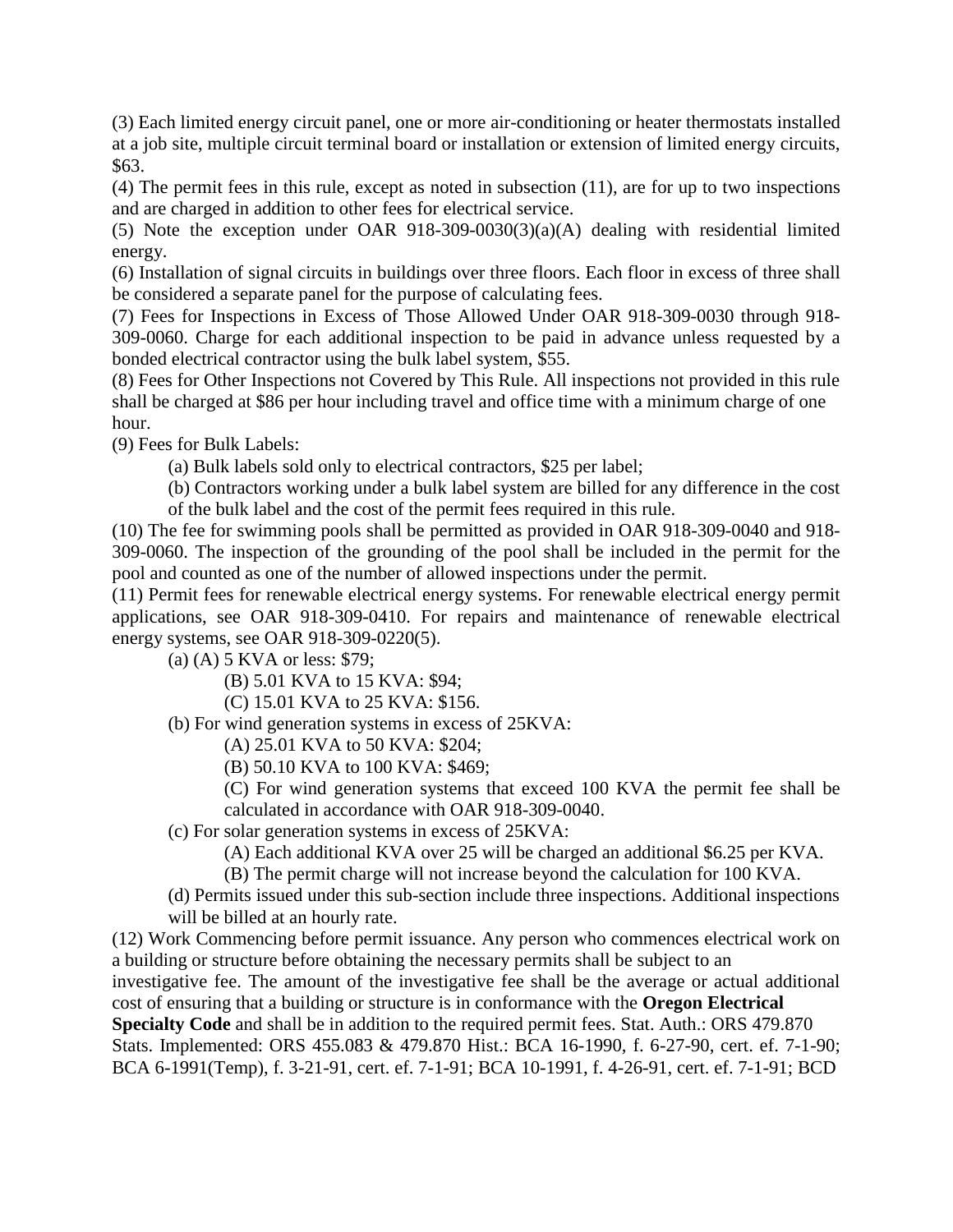19-1996, f. 9-17-96, cert. ef. 10-1-96; Renumbered from 918-260-0260; BCD 9-1998(Temp), f. 6-2- 98, cert. ef. 7-1-98 thru 12-27-98; BCD 18-1998, f. 9-30-98, cert. ef. 10-1-98; BCD 19- 1999, f. 12-30-99, cert. ef. 1-1-00; BCD 23-2000, f. 9-29-00, cert. ef. 10-1-00; BCD 9- 2001(Temp), f. 8-15-01, cert.ef. 9-4-01 thru 3-3-02; BCD 10-2001, f. 9-28-01, cert. ef. 10-1-01; BCD 23-2001(Temp), f. 12-28- 01, cert. ef. 1-1-02 thru 6-29-02; BCD 4-2002, f. 3- 8-02, cert. ef. 4-1-02; BCD 9-2002, f. 3-29-02, cert. ef. 4-1-02; BCD 13-2010, f. 9-30-10, cert. ef. 10-1-10

# **918-309-0080 Temporary Electrical Permit Rule**

(1) Authority and Scope of Rule. This rule:

(a) Is required by ORS 479.550;

(b) Applies to the Building Codes Division and all municipalities that enforce the electrical laws;

(c) Can only be used by a licensed electrical contractor.

(2) Definitions. For the purposes of this rule only, the following definitions are adopted:

(a) "Emergency Electrical Work" is an acute, unplanned and immediate need for electrical repair

or replacement involving an existing electrical installation or product or both;

(b) "Licensed Electrical Contractor" or "Contractor" means any type of electrical contractor licensed by the Building Codes Division;

(c) "Jurisdiction" means the Building Codes Division, a municipality enforcing the electrical laws or municipality issuing electrical permits having authority over the electrical work;

(d) "Unanticipated Electrical Work" is electrical work, including a new installation, requested by a customer where the timing of a request for commencement of work does not reasonably allow the contractor time to obtain an electrical permit before starting the work:

(A) This includes, but is not limited to, additional work assigned at the work site as well as

preassigned work when the customer requests service at an unplanned date or time;

(B) This does not include electrical work where a permit already exists covering all or part of the work.

(3) Temporary Permit. A jurisdiction shall recognize the existence of a temporary electrical permit when the contractor encounters "emergency electrical work" or "unanticipated electrical work," complies with section (4) of this rule and does electrical work.

(4) Temporary Permit Procedures. The contractor must comply with subsection (a) of this section and with one of the requirements of subsections (b) to (d) of this section:

(a) Prior to commencing work, the contractor shall fill out a standard form electrical permit application for any jurisdiction, identify the proper jurisdiction, identify the contractor, and provide

the electrical contractor and Construction Contractors Board identifications:

(A) The standard permit application form

covering electrical installations can be used in any

transaction, except the fees shall be that of the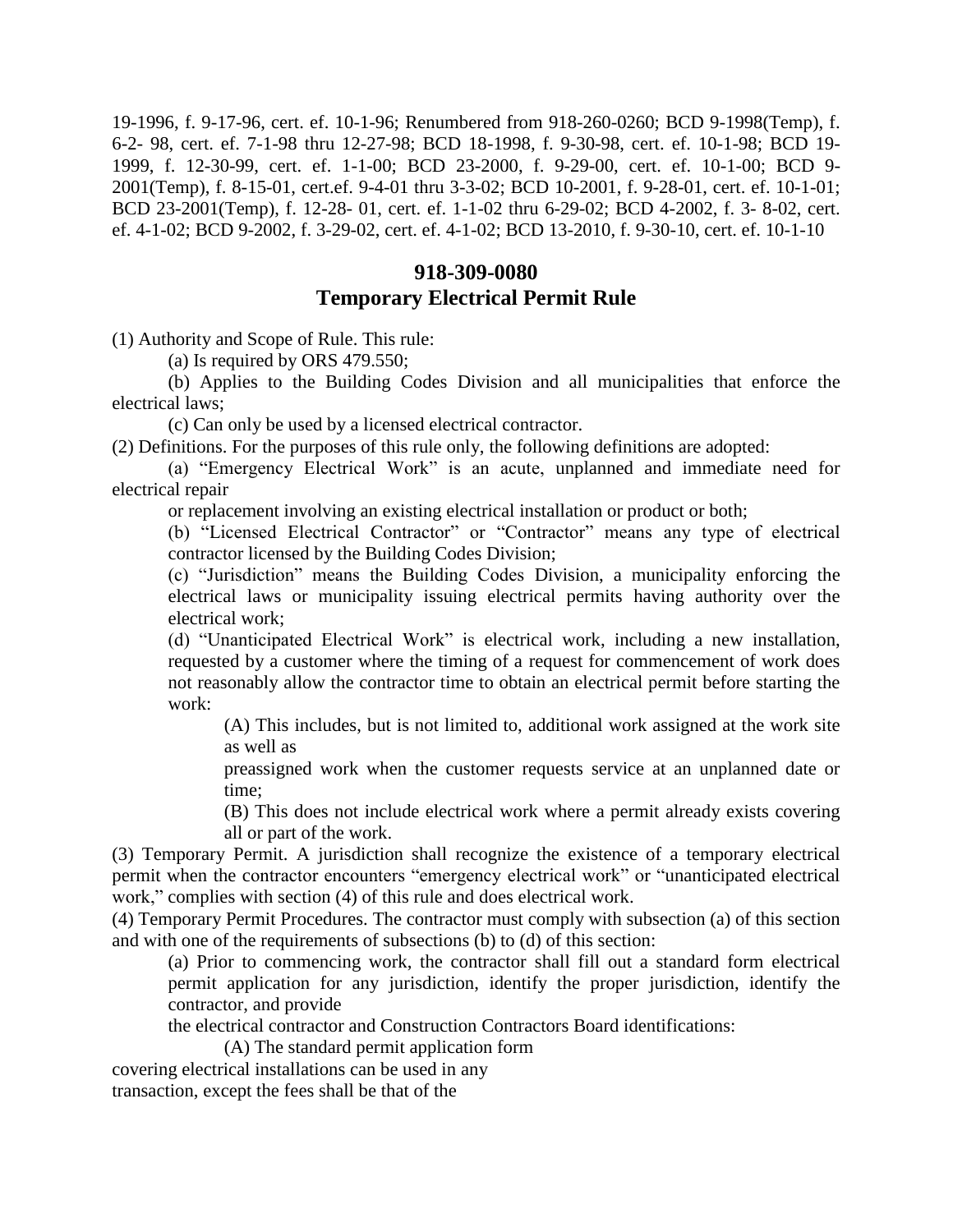jurisdiction where the work is done;

(B) A restricted energy electrical application can only be used if the work is strictly covered by that permit;

(C) The temporary permit must be signed by the journeyman or technician that does the work or by a supervising electrician;

(D) A copy must be posted at the job site marked "temporary permit," showing the starting work date and the ending date of the temporary permit. The ending date shall not be more than seven days from the starting date.

(b) FAX a copy to the jurisdiction and mail the original with proper payment to the jurisdiction all within five days of the start of the work;

(c) If the jurisdiction does not have a FAX machine, telephone the jurisdiction informing it of the time, place and type of work that was started within 24 hours of the opening for business by the jurisdiction, and mail a copy of the completed application and payment within seven days of the

start of the work; or

(d) If the jurisdiction has a recording device, call in the time, place and type of work within 12 hours of the start of work and complete the electrical permit application and payment within seven days of the start of the work.

(5) If bulk label or minor label procedures are appropriate for the electrical installation and are allowed by the jurisdiction, those procedures may be followed in lieu of the requirements of this rule.

(6) An inspection shall be requested at any time following the temporary permit procedures. A jurisdiction may, but is not required to, require permit fees before providing an inspection.

(7) Burden of Proof and Assumed Risks. The contractor who uses this rule has:

(a) The burden of proving that an "emergency" or "unanticipated electrical work" existed which justified using this rule; and

(b) Assumes all risks that are inherent with starting electrical installations before review and approval by the jurisdiction.

(8) In addition to civil penalties that may be assessed for violation of this rule, the use of this rule may be suspended, restricted or denied to a contractor who violates this rule more than once. Stat. Auth.: ORS 479.540(1), 479.550 & 479.730(5) Stats. Implemented: ORS 455.083 & 479.550 Hist.: BCA 17-1992, f. & cert. ef. 9-1-92; BCD 19- 1996, f. 9-17-96, cert. ef. 10-1-96; Renumbered from 918-260-0265

#### **918-309-0100 Master Permit Program Under ORS 479.560(3)**

(1) Authority for Rule. This rule is authorized by ORS 479.560, only deals with electrical master permits and shall not be interpreted as changing any licensing requirement.

(2) Definitions. For the purpose of this rule:

(a) "Applicant" is an owner, building operating manager or an electrical contractor of a covered facility who complies with ORS 479.630;

(b) "Covered Facility" is one or more industrial plants as defined in OAR 918-251-0090 or any successor rule; commercial office buildings; buildings owned, leased, managed or operated by a

state or local government entity; or other facilities designated by the board:

(A) Under common ownership or operating management;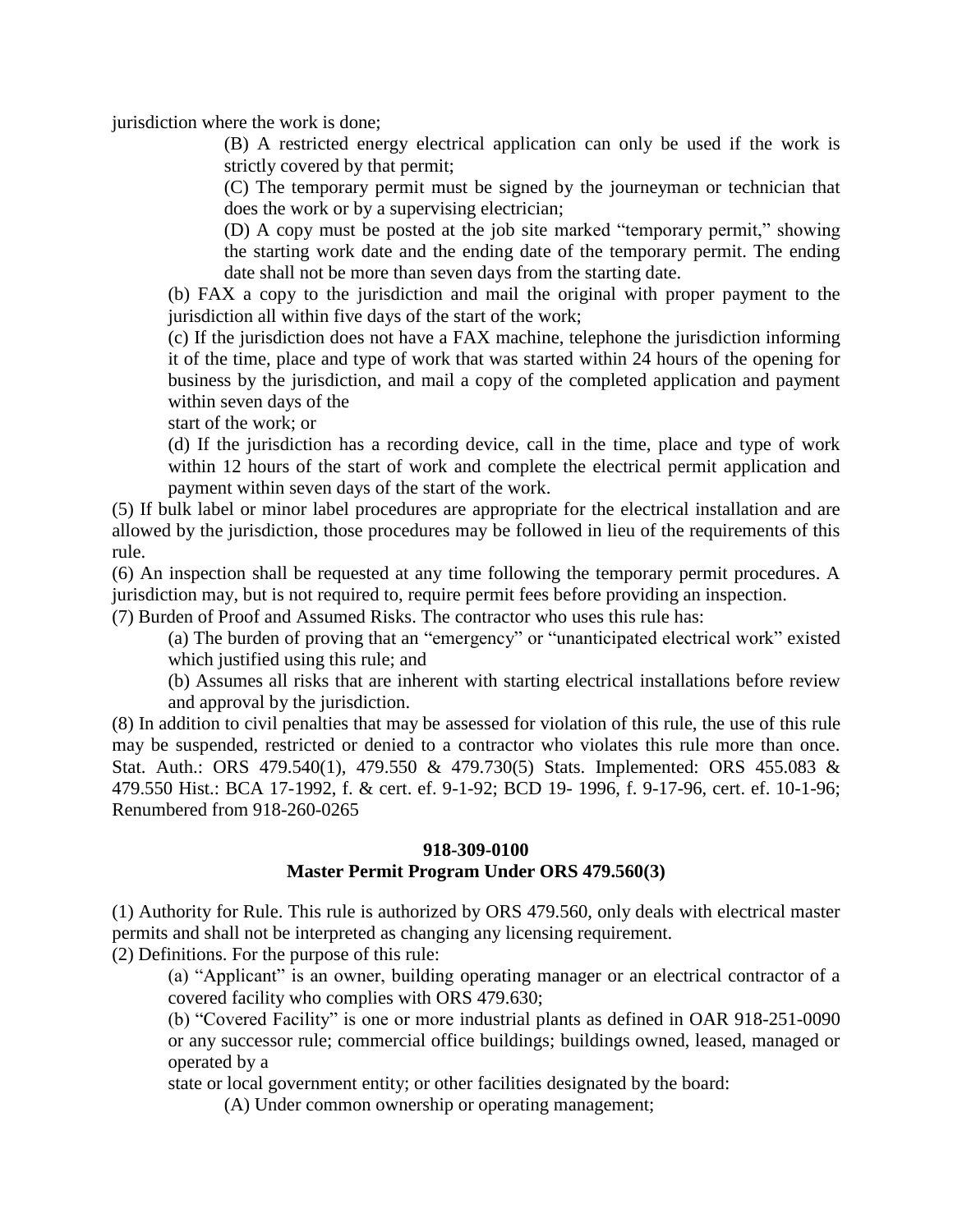(B) Located within the boundaries of the same inspecting jurisdiction; and

(C) Within the same complex or contiguous lots located at the same geographic site.

(c) "Inspecting Jurisdiction" is the state or municipality having authority to inspect a covered facility under a master permit program.

(d) "Master Permit" is an annual permit issued under ORS 479.560 and these rules by the inspecting jurisdiction.

(3) Additional Facilities Designated by the Board. "Covered facilities" also include:

(a) Where only a single building or structure is involved, the grounds and adjacent facilities under common control or management that make up the complex containing the building or structure;

(b) Isolated buildings and structures in multiple sites within the area served by the inspecting jurisdiction that individually meet the definition of "covered facility" but only when acceptable by both the inspecting jurisdiction and

owner or operating manager; and

(c) Incidental buildings and structures adjacent or connected to a commercial office building, industrial plant, government building or building designated by the board, provided the

building or structure is under the same ownership or management as the covered facility.

(4) Scope of Master Permit Program:

(a) Under ORS 479.540 which allows electrical master permit for "repair, alteration replacement of existing electrical products," an "electrical product replacement" includes installing a product in place of another that shall not exceed the capacity or design of the existing electrical system;

(b) The following do not constitute "repair, alteration or replacement of existing electrical products" and require a separate permit and inspection:

(A) Electrical installations in a new building shell, structural retrofits, installation or alteration

of load bearing walls, foundations or exit passageways;

(B) Any electrical installation in connection with changing the type of use or occupancy classification of the building or structure;

(C) Any addition which increases the square footage of the building or structure;

(D) Remodeling within an occupied existing shell which results in:

(i) Vacation of more than 25 percent of occupants within a floor or building resulting from remodel;

(ii) Termination of a tenant's usual activities for more than ten working days; or

(iii) Construction that involves more than 25 percent of the contiguous area of any floor.

(E) Electrical installations a part of construction within a covered facility that also involve a plumbing, structural or mechanical permit other than a master permit under ORS 455.154.

(5) Interpretation. Who can use a master permit:

(a) A master permit shall only be provided to an electrical contractor, owner or operating manager responsible for all electrical installations in the whole covered facility;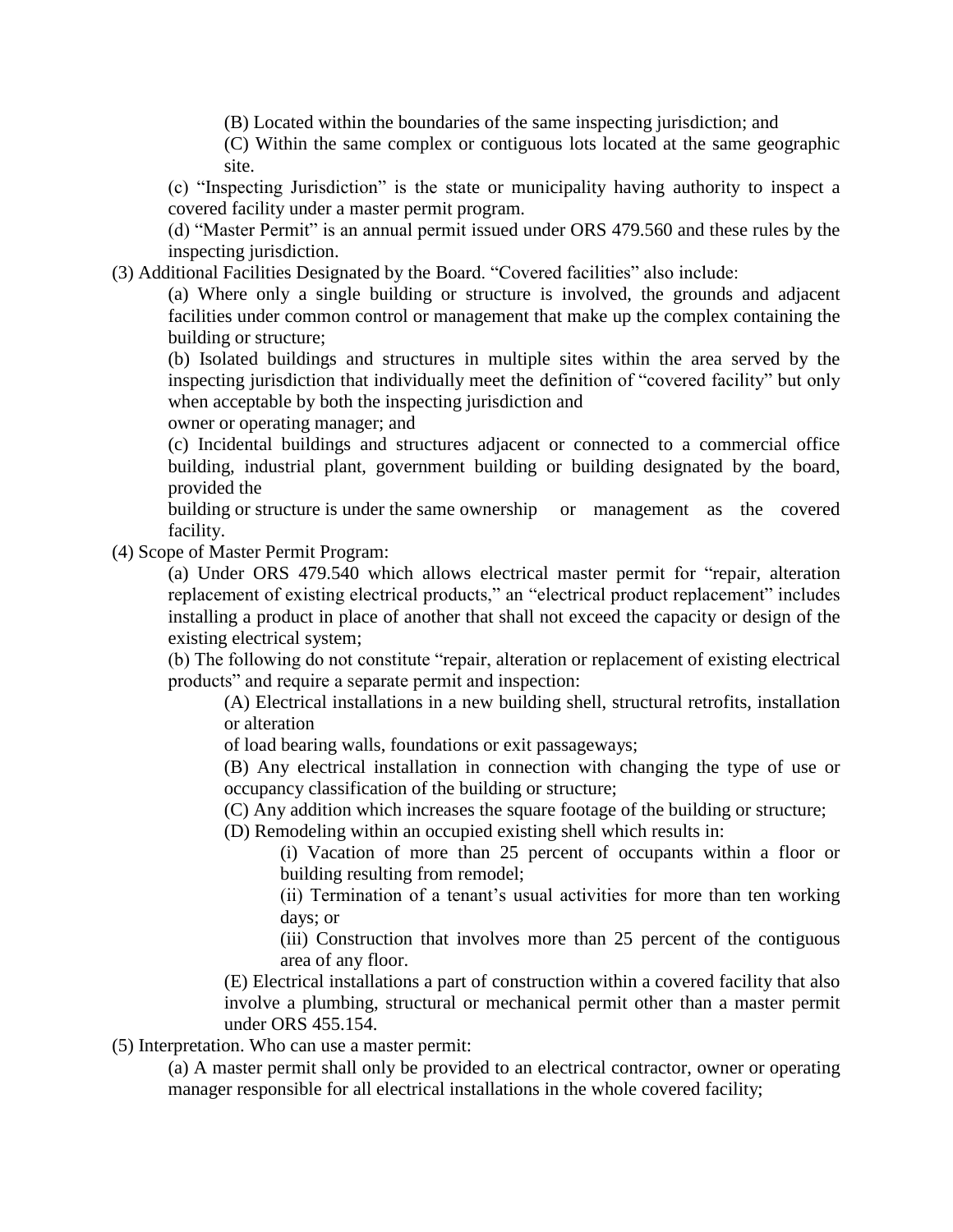(b) An owner, electrical contractor or operating manager of a covered facility can obtain a permit only if appropriately licensed electricians are to do the work.

(6) Operation of the Master Permit Program:

(a) An applicant electing to have a covered building inspected under the master permit program shall take out a master permit with the inspecting jurisdiction and pay required fees;

(b) If applicant is an owner or operating manager, applicant shall file a roster with the inspecting jurisdiction of all electricians currently employed by applicant showing name, electrical license number and type of electrical license, and all electrical contractors whose work is included under a master permit taken out by the owner or operating manager. The roster must be filed at the same time as the permit application:

(A) When an electrical contractor under a continuing retainer ceases to serve the covered facility, notice of termination shall be filed with the inspecting jurisdiction by the permit holder within ten working days of termination;

(B) An updated roster shall be available to the inspecting jurisdiction at any regularly scheduled inspection;

(C) An updated roster shall be filed with the inspecting jurisdiction at each master permit renewal.

(c) If applicant is an owner, operating manager or contractor, applicant shall:

(A) Create and keep records of all electrical work done under the master permit, show the

person doing the work, electrical license number, date of work and have the records available for the electrical inspector at the covered facility at site or sites agreed to in writing with the inspecting jurisdiction. If there is no written agreement, each building shall have a record of electrical work done and of persons employed electrically for that building and its adjacent facilities;

(B) Set up an inspection schedule with the inspecting jurisdiction which shall be at least once a year;

(C) Call for inspections when necessary under the electrical requirements and not cover electrical work until an inspection is performed;

(D) Call for immediate inspections, if applicant chooses to discontinue the electrical master permit program. All future work must be by separate permit and inspection.

(7) Enforcement. The inspecting jurisdiction shall:

(a) Report and document all electrical licensing violations by a person holding an electrical master permit to the board;

(b) Take enforcement actions against persons who violate the scope of the master permit or compliance requirement and report the violations and actions taken to the board; and

(c) Make inspections at more frequent intervals to insure that licensing and scope of master permit requirements are being complied with.

(8) Limited Maintenance Electrician. Work by a limited maintenance electrician licensed under ORS 479.630 and performed under the scope of that license can be combined with a master permit program, provided separate records are kept and there is an annual inspection.

(9) Operations by Electrical Contractors. Electrical contractors: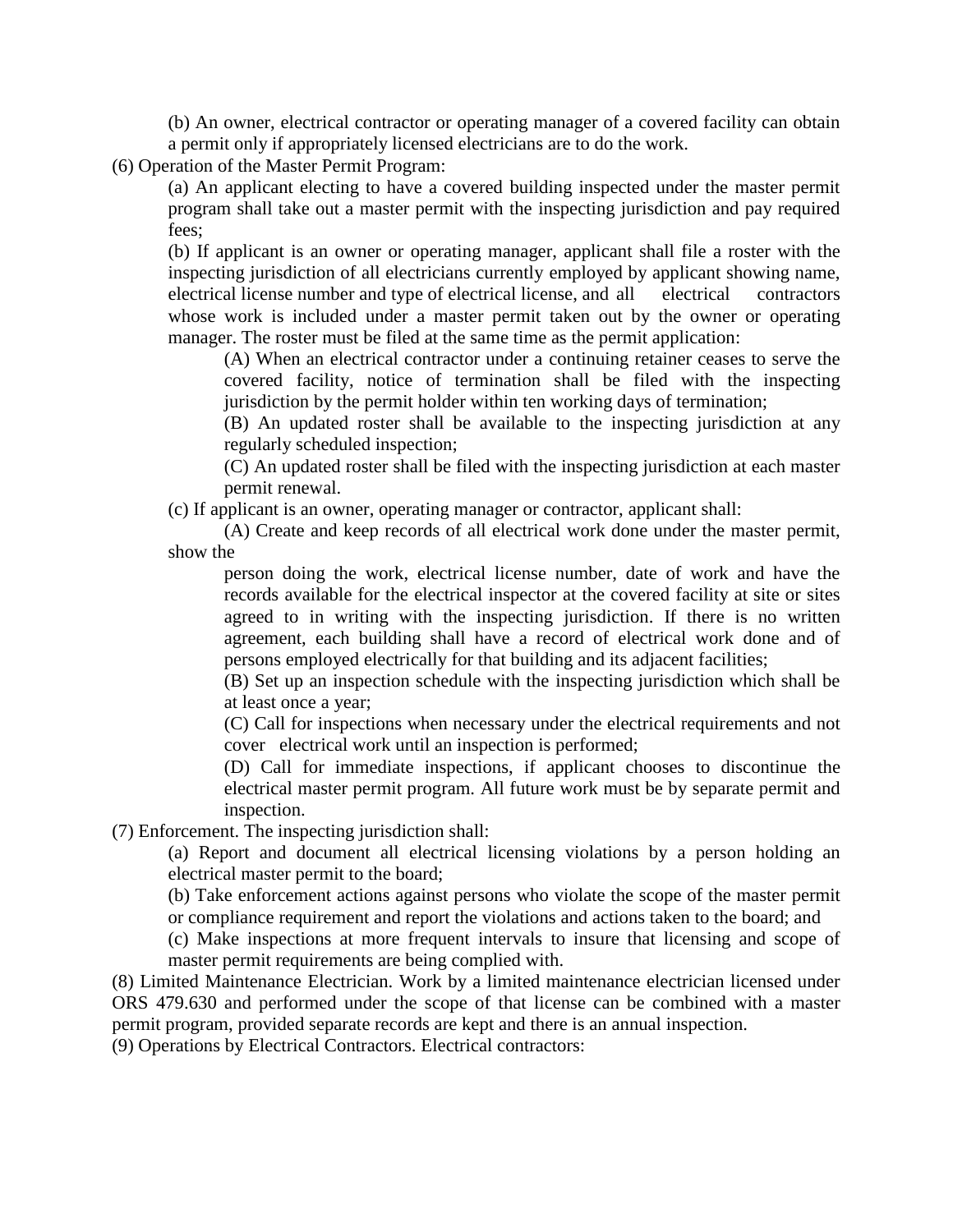(a) Shall be issued a separate master permit only if the contractor is a general electrical contractor, has a licensed signing supervisor on staff and is authorized by the owner or operating manager;

(b) Can work under the master permit of the applicant if the work is recorded together with the applicant's electrical installations and the work is within the scope of the contractor's license; and

(c) Shall comply with the applicable requirements of section (6) of this rule.

(10) Inspection Fees:

(a) A person obtaining a master inspection permit does not have to pay the normal permit inspection fees of the inspecting jurisdiction for installations within the scope of the permit. A separate permit, fees and individual inspections are required for installations outside the scope of a master permit;

(b) By the Division. Building Codes Division inspection charges are the division's miscellaneous fee for hourly inspections where no specific fee category is established, OAR 918-309-0070(5) and

successor rules;

(c) By Municipalities. Municipal inspection charges shall be the municipality's miscellaneous fee for hourly inspections where no specific fee category is established;

(d) A one-time, set-up fee may be charged by the inspecting jurisdiction when a master permit is obtained, which shall not exceed \$100;

(e) To determine time charges, the "cost of making the inspection" in ORS 479.560 includes the inspector's travel time from the inspector's office to return, actual lodging and per diem expenses as established by the jurisdiction and preparation and review of reports whether this is done at the plant or at the inspector's office. The lodging and per diem expenses shall not exceed the standard amounts allowed by the inspecting jurisdiction.

(11) Delegation Standards. Delegation shall only be granted to municipalities that also serve essentially the same area with basic electrical inspection services:

(a) A municipality requesting delegation of the master permit program shall, in addition to the notice required by ORS 455.148 or 455.150, file an application prior to January 1 of the year for which delegation is requested and provide:

(A) The number of master permits anticipated to be issued and the names of electrical inspectors certified to inspect under the **Oregon Electrical Specialty Code** who are or will be assigned to the program;

(B) A master permit inspection operating plan. Initial applicants, excluding those who were doing industrial plant inspections under contract with the division on the effective date of this rule, shall also show what arrangements are to be operational on July 1;

(C) An agreement with each surrounding inspecting jurisdiction having covered facilities crossing municipal boundaries, providing who will inspect each covered facility, if the facility elects to be inspected under the master permit program. The agreement:

(i) Shall cover all electrical inspections for the facility;

(ii) May identify specific facilities but shall also include a method of determining who shall serve those facilities that become operational or make elections during the term of the agreement; and